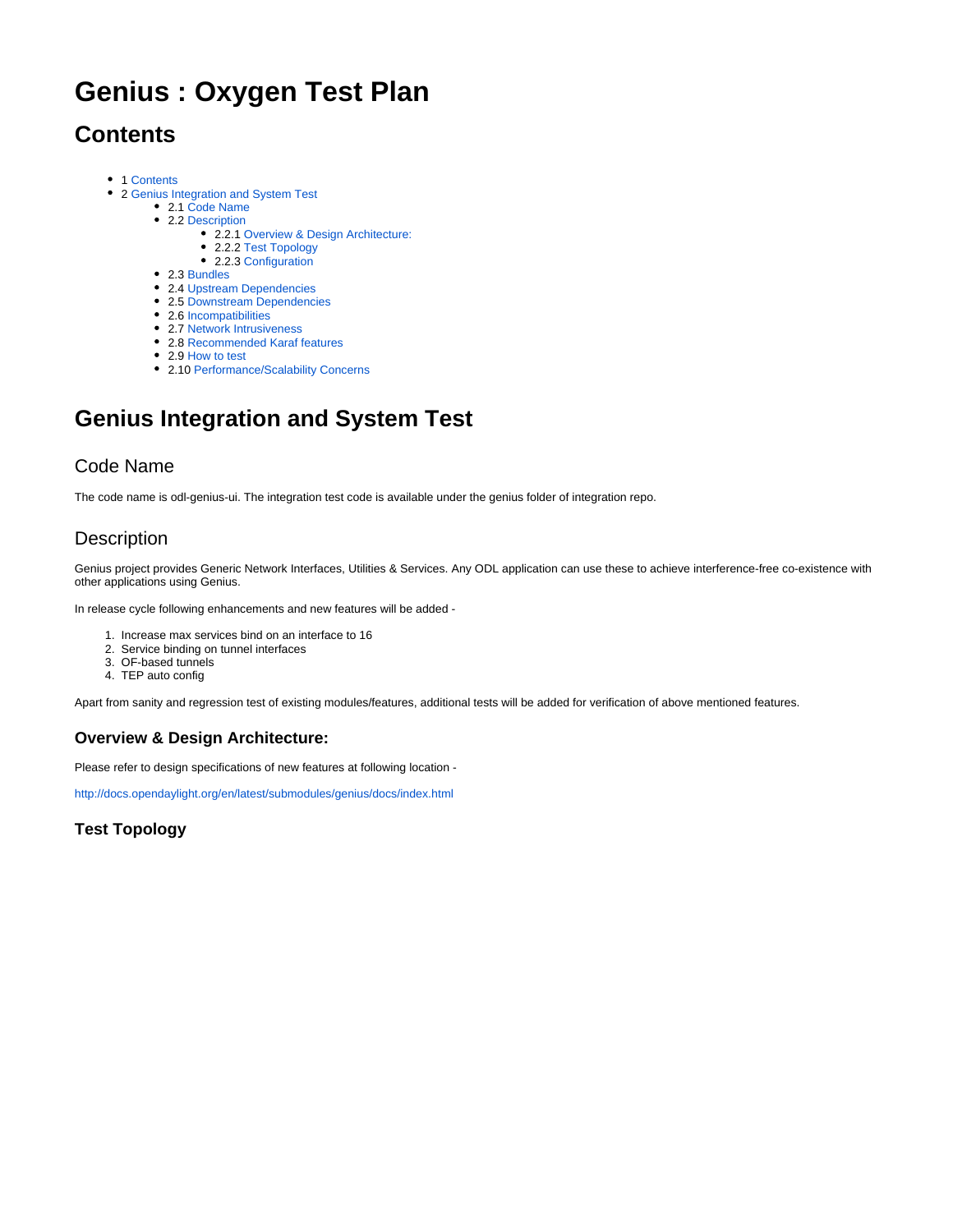

#### <span id="page-1-0"></span>**Configuration**

- 1. Install OVS 2.4 in the CSIT VM
- 2. Configuring Tunnels , Interfaces and Id manager is mentioned in respective testing scenarios

#### <span id="page-1-1"></span>Bundles

• odl-genius-ui

## <span id="page-1-2"></span>Upstream Dependencies

Not Applicable

## <span id="page-1-3"></span>Downstream Dependencies

Not Applicable

#### <span id="page-1-4"></span>Incompatibilities

Not Applicable

## <span id="page-1-5"></span>Network Intrusiveness

Not Applicable

## <span id="page-1-6"></span>Recommended Karaf features

<span id="page-1-7"></span>Recommended features for karaf testing:

• odl-genius-ui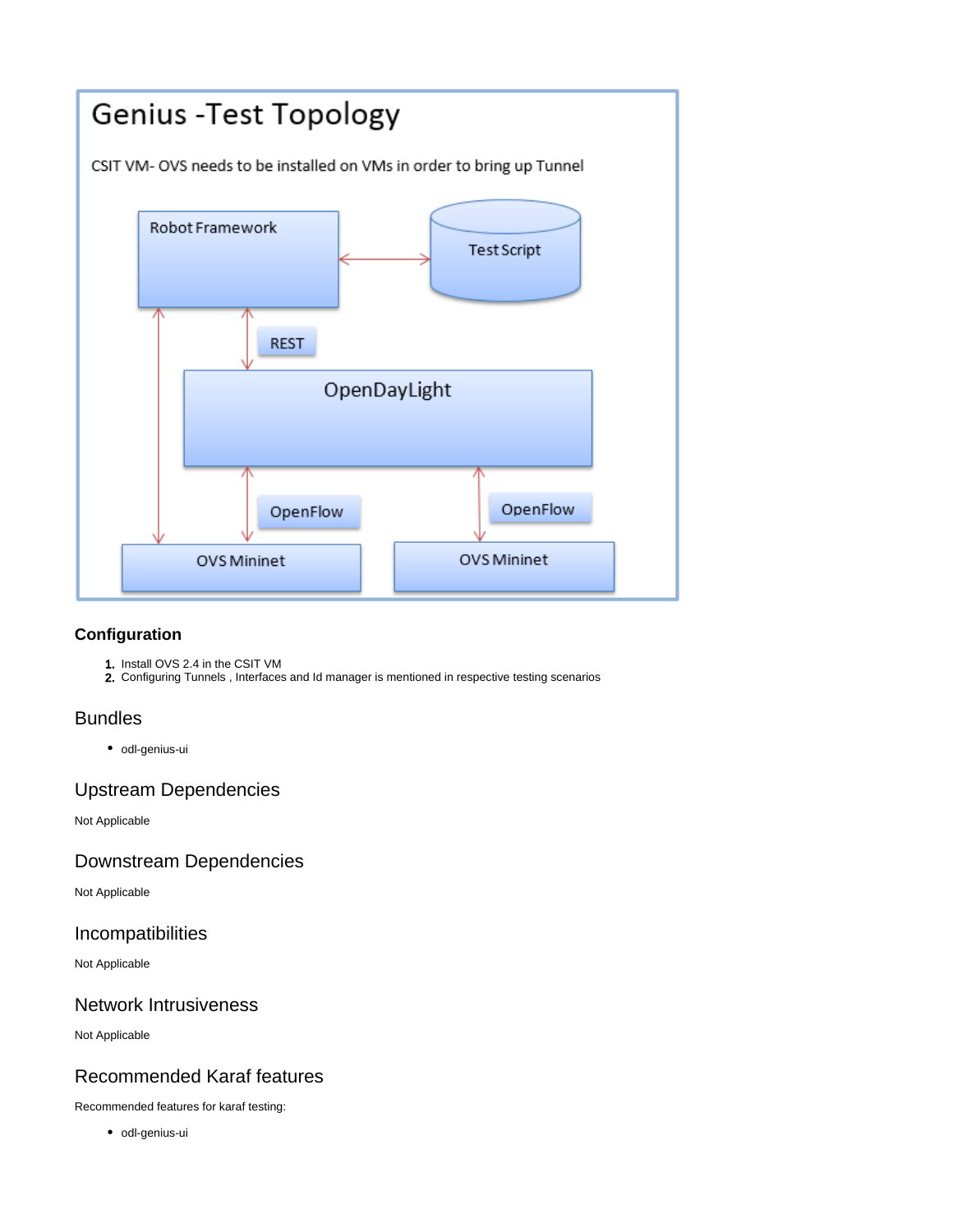#### How to test

This feature provides REST to configure the ITM, Interface, ID manager. The tests have to include:

- Successful installation of the GENIUS feature and the dependencies.
- Create Bridges on both Ovs.
- Create tap port on one of the Ovs for testing Interface.
- Successful Creation of the ITM Tunnel between two OVS.  $\bullet$
- Successful creation of Interfaces on OVS.
- Successful creation of ID pool as per test plan.
- Verification of data present in ODL data store after configuring.

#### **Sample Test Configurations - REST**

The Following example provides some of the REST Calls and their sample JSON data. The REST Calls can be made by the Openstack, if you have openstack installed and the ODL\_MANAGER configured with the ODL IP, Otherwise you can achieve this from Postman or any similar REST Clients.

1. Create a Vxlan / GRE Tunnel: (Creates Internal Transport Manager between two OVS)

```
URL : http://localhost:8080/restconf/config/itm:transport-zones/
```

```
{
  "transport-zone": [
   {
     "zone-name": "transport zone name",
      "subnets": [
{
                  "prefix":"subnet/24",
                  "vlan-id":0,
                  "vteps": [
\{ "dpn-id": DPN 1 Id,
                     "portname": "port name",
                    "ip-address":"DPN 1 Ip address"
, where \{ \} , we have \{ \} , we have \{ \} ,
\{ "dpn-id": DPN 2 Id,
                     "portname": "port name",
                    "ip-address":"DPN 2 Ip address"
, and the contract of \} , and the contract of \} "gateway-ip":"gateway ip / 0.0.0.0"
     }
   \overline{1},
  "tunnel-type": "odl-interface:tunnel-type-vxlan/ odl-interface:tunnel-type-gre"
 }
[1] [1] [1]
}
```

```
2. L2Vlan trunk Interface Creation :
```

```
URL: http://localhost:8080/restconf/config/ietf-interfaces:interfaces/
{
        "interface": [
\{ "name": "interface name",
                "type": "iana-if-type:l2vlan",
 "l2vlan-mode":"trunk/transparent",
 "odl-interface:parent-interface": "tap port name",
                "enabled": "true"
           }]
}
```
Create member interface for the Parent interface created: (Creates a member interface for the trunk interface created using above Json)

```
URL : http://localhost:8080/restconf/config/ietf-interfaces:interfaces/
{
          "interface": [
              { "name": "member interface name",
                   "type": "iana-if-type:l2vlan",
                   "l2vlan-mode":"trunk-member",
                   "vlan-id": Vlan Id,
                   "odl-interface:parent-interface": "parent interface name",
                   "enabled": "true"
 }
            \begin{array}{c} \end{array} }
```
3. Binding Service to the Parent interface created: (Binds service for the parent interface):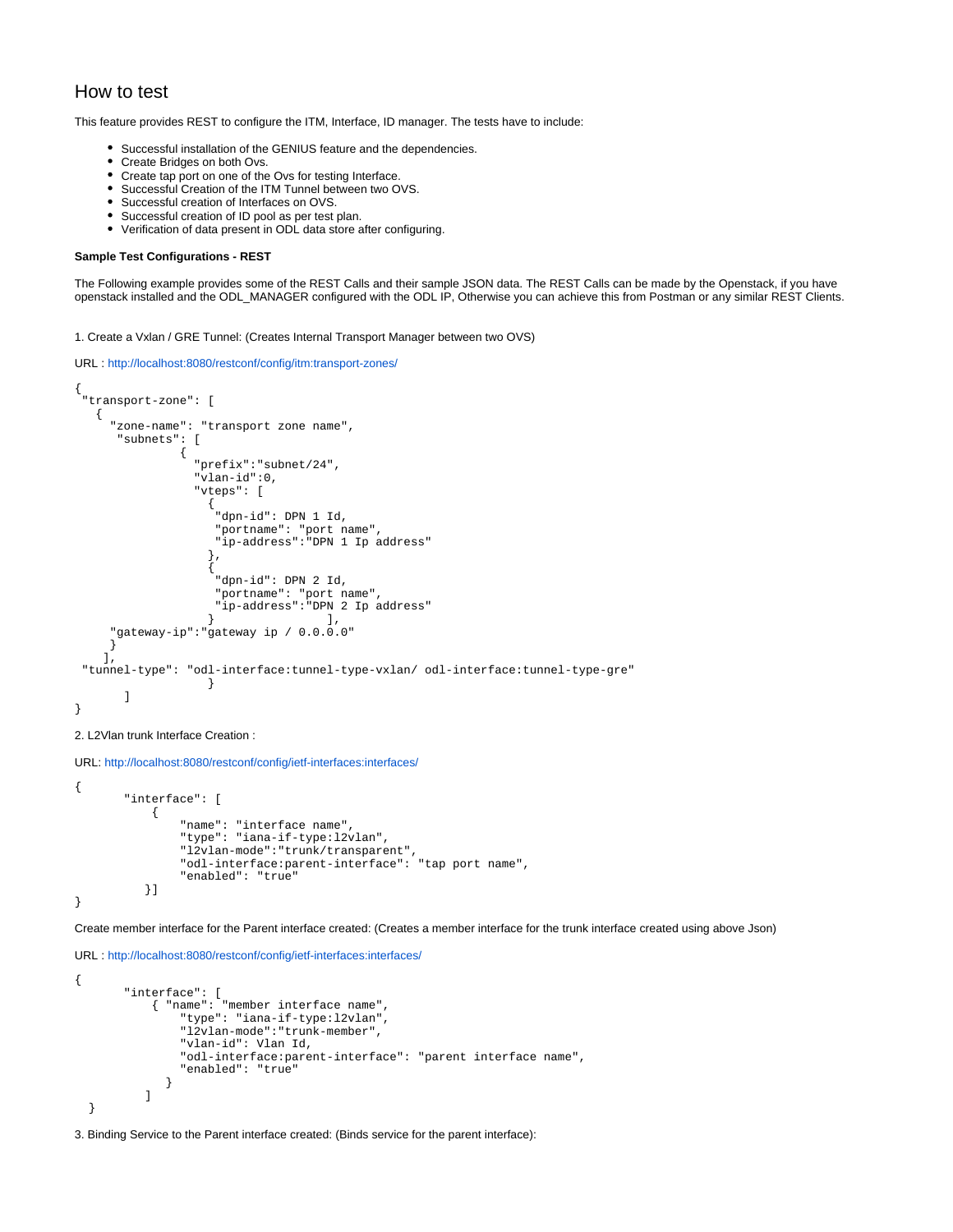URL: [http://localhost:8080/restconf/config/interface-service-bindings:service-bindings/services-info/{interface\\_name}/{service\\_mode}/](http://localhost:8080/restconf/config/interface-service-bindings:service-bindings/services-info/%7Binterface_name%7D/%7Bservice_mode%7D/)

```
{
        "bound-services": [
          {
             "service-name": "service1",
             "flow-priority": "5",
 "service-type": "service-type-flow-based",
 "instruction": [
\left\{ \begin{array}{ccc} 1 & 1 & 1 \\ 1 & 1 & 1 \end{array} \right\} "order": 1,
               "go-to-table": {
                  "table_id": 21
               } } ],
             "service-priority": "3",
             "flow-cookie": "1"
           } ,
\left\{ \begin{array}{ccc} 1 & 1 & 1 \\ 1 & 1 & 1 \end{array} \right\} "service-name": "service2",
             "flow-priority": "5",
             "service-type": "service-type-flow-based",
             "instruction": [
              {
                "order": 1,
                "go-to-table": {
                   "table_id": 50
                }
            \left| \cdot \right|. . .<br>'service-priority": "4",
             "flow-cookie": "1"
          }
    ]
}
```
4. Unbind service: This URL unbinds the service which is binded

URL: [http://localhost:8181/restconf/config/interface-service-bindings:service-bindings/services-info/{interface\\_name}/{service\\_mode}/bound-services/](http://localhost:8181/restconf/config/interface-service-bindings:service-bindings/services-info/%7Binterface_name%7D/%7Bservice_mode%7D/bound-services/%7Bservice-priority%7D/) [{service-priority}/](http://localhost:8181/restconf/config/interface-service-bindings:service-bindings/services-info/%7Binterface_name%7D/%7Bservice_mode%7D/bound-services/%7Bservice-priority%7D/)

#### 5. Creation of ID pool:

URL: <http://localhost:8181/restconf/operations/id-manager:createIdPool>

```
{
  "input": {
    "id-manager:pool-name": "test-pool",
    "id-manager:low": lower index,
    "id-manager:high":higher index
 }
}
```
6. Allocating ID Range:

URL: <http://localhost:8181/restconf/operations/id-manager:allocateIdRange>

```
{
 "input": {
    "id-manager:pool-name": "test-pool",
   "id-manager:id-key": "test-key", #different Id keys needs to be used if allocating different ranges
    "id-manager:size": size to be allocated
 }
}
```
#### 7. Release Ids :

URL: <http://localhost:8181/restconf/operations/id-manager:releaseId>

```
{
  "input": {
    "id-manager:pool-name": "test-pool",
"id-manager:id-key": "test-key" # respective Id key needs to be used which is used in allocateIdRange
  }
}
```
#### 8. Delete ID pool:

URL: <http://localhost:8181//restconf/operations/id-manager:deleteIdPool>